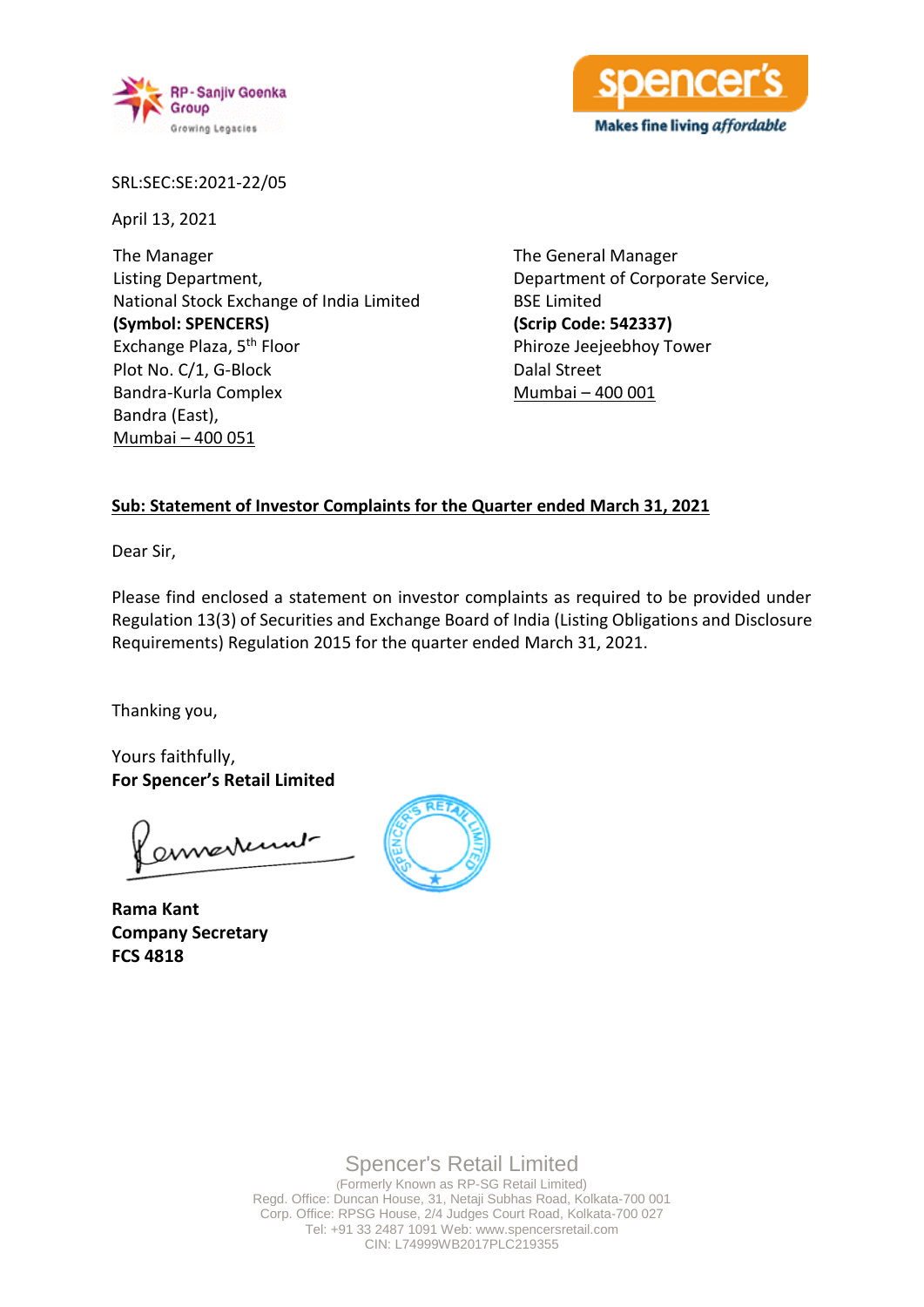# **Spencer's Retail Limited Statement of Investor Complaints**

**1. Name of Listed Entity : Spencer's Retail Limited** 

**2. Quarter ended : March 31, 2021**

### **Part A**

| Sr. No. | <b>Particulars</b>                                                 | <b>Number</b> |
|---------|--------------------------------------------------------------------|---------------|
|         | Number of complaints pending at the beginning of the quarter       |               |
|         | Number of complaints received directly including scores            |               |
|         | Number of complaints forwarded by Investors                        |               |
| 4       | Number of complaints received directly from Stock exchange (BSE)   |               |
|         | Number of complaints received directly from SEBI                   |               |
| 6       | Number of complaints received directly from Depository Participant |               |
|         | Total Number of complaints/comments received (1+2+3+4+5+6)         |               |
| 8       | Number of complaints redressed/resolved                            |               |
| q       | Number of complaints pending                                       |               |

Connertement

**13/04/2021 Company Secretary**